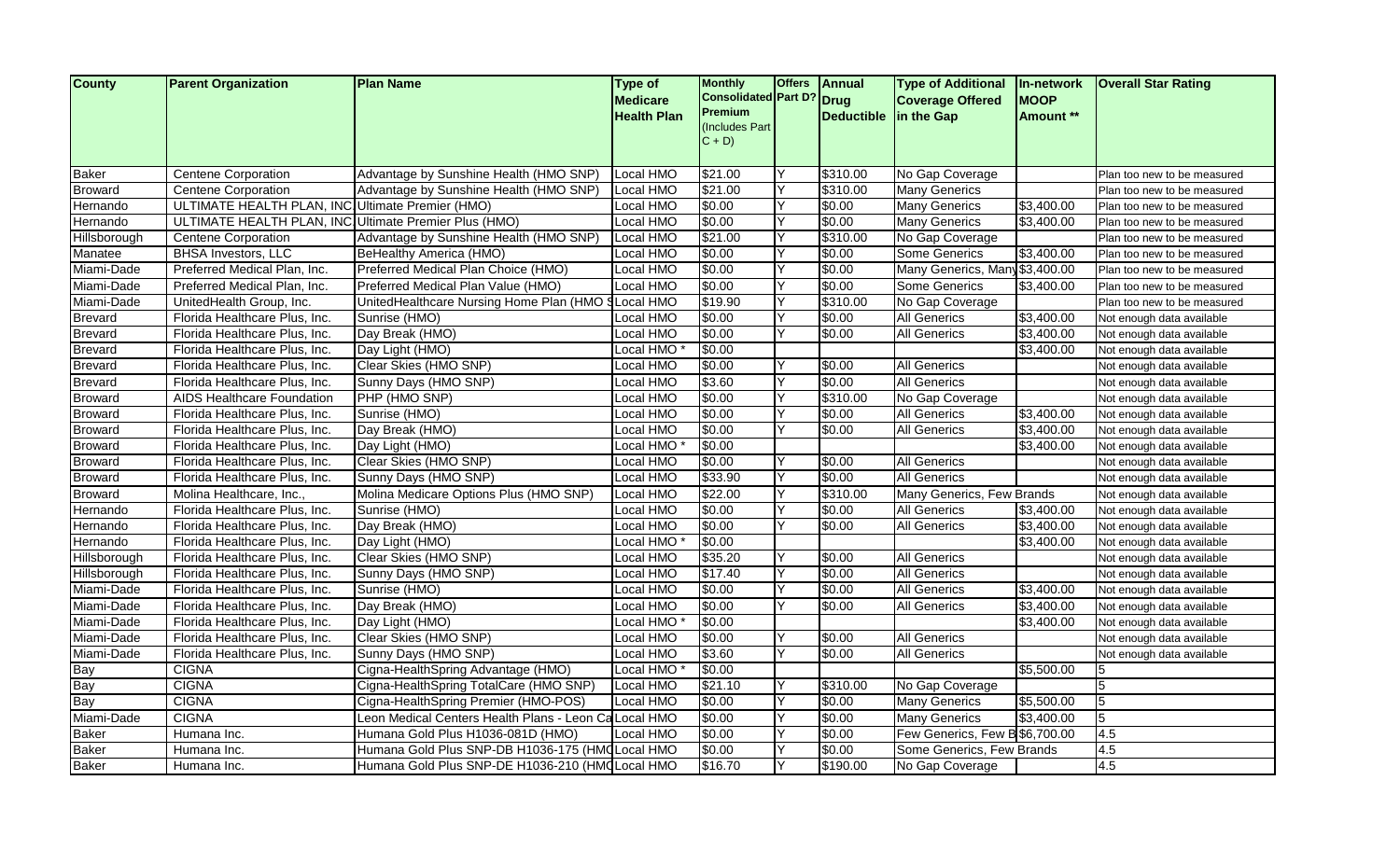| Baker          | Humana Inc.                                              | Humana Gold Plus SNP-DE H1036-212 (HMQ Local HMO                                      |                  | \$15.40  | Y  | \$310.00 | No Gap Coverage                |            | $\overline{4.5}$ |
|----------------|----------------------------------------------------------|---------------------------------------------------------------------------------------|------------------|----------|----|----------|--------------------------------|------------|------------------|
| <b>Brevard</b> | Humana Inc.                                              | CareOne (HMO)                                                                         | Local HMO        | \$0.00   | Y  | \$0.00   | Few Generics, Few B \$6,700.00 |            | 4.5              |
| Brevard        | Humana Inc.                                              | CareNeeds PLUS (HMO SNP)                                                              | Local HMO        | \$17.10  | Y  | \$310.00 | No Gap Coverage                |            | $\overline{4.5}$ |
| Brevard        | Humana Inc.                                              | CareNeeds (HMO SNP)                                                                   | Local HMO        | \$12.70  | Y  | \$310.00 | No Gap Coverage                |            | 4.5              |
| <b>Brevard</b> | <b>Health First</b>                                      | Health First Classic Plan (HMO-POS)                                                   | <b>Local HMO</b> | \$89.00  | Y  | \$0.00   | <b>Many Generics</b>           | \$3,750.00 | 4.5              |
| Brevard        | <b>Health First</b>                                      | Health First Value Plan (HMO)                                                         | Local HMO        | \$29.00  | Y  | \$0.00   | <b>Few Generics</b>            | \$4,950.00 | $\overline{4.5}$ |
| Brevard        | <b>Health First</b>                                      | Health First Secure Plan (HMO)                                                        | Local HMO        | \$30.00  |    |          |                                | \$3,400.00 | 4.5              |
| Brevard        | <b>Health First</b>                                      | Health First Rewards Plan (HMO)                                                       | Local HMO        | \$0.00   | Y  | \$0.00   | No Gap Coverage                | \$6,650.00 | 4.5              |
| <b>Broward</b> | AvMed, Inc.                                              | AvMed Medicare Choice (HMO)                                                           | ocal HMO         | \$0.00   | Y  | \$0.00   | <b>Many Generics</b>           | \$5,000.00 | 4.5              |
| Broward        | Humana Inc.                                              | CareOne (HMO)                                                                         | Local HMO        | \$0.00   | Y  | \$0.00   | Some Generics, Few \$3,400.00  |            | $\overline{4.5}$ |
| Broward        | Humana Inc.                                              | CareNeeds (HMO SNP)                                                                   | Local HMO        | \$17.00  | Y  | \$310.00 | No Gap Coverage                |            | 4.5              |
| <b>Broward</b> | Humana Inc.                                              | CareDirect (HMO SNP)                                                                  | Local HMO        | \$0.00   | Y  | \$0.00   | Some Generics, Few Brands      |            | 4.5              |
| Broward        | Humana Inc.                                              | CareNeeds PLUS (HMO SNP)                                                              | Local HMO        | \$11.70  | Y  | \$310.00 | No Gap Coverage                |            | $\overline{4.5}$ |
| <b>Broward</b> | Humana Inc.                                              | CareHeart (HMO SNP)                                                                   | Local HMO        | \$0.00   | Y  | \$0.00   | Some Generics, Few Brands      |            | 4.5              |
| Broward        | Humana Inc.                                              | CareFree PLUS (HMO)                                                                   | Local HMO        | \$0.00   | Y  | \$0.00   | Few Generics, Few B \$5,000.00 |            | $\overline{4.5}$ |
| Broward        | Humana Inc.                                              | Humana Gold Plus H1036-053A (HMO)                                                     | Local HMO        | \$0.00   |    |          |                                | \$3,400.00 | 4.5              |
| Broward        | Humana Inc.                                              | Humana Gold Plus H1036-065C (HMO)                                                     | Local HMO        | \$0.00   | Y  | \$0.00   | Some Generics, Few \$3,400.00  |            | 4.5              |
| <b>Broward</b> | Humana Inc.                                              | Humana Gold Plus SNP-DE H1036-103A (HM Local HMO                                      |                  | \$8.00   | Y  | \$310.00 | No Gap Coverage                |            | $\overline{4.5}$ |
| <b>Broward</b> | Humana Inc.                                              | Humana Gold Plus SNP-DB H1036-121C (HN Local HMO                                      |                  | \$0.00   | Υ  | \$0.00   | Some Generics, Few Brands      |            | $\overline{4.5}$ |
| Broward        | Humana Inc.                                              | Humana Gold Plus SNP-DE H1036-162 (HMQ Local HMO                                      |                  | \$10.50  | Y  | \$310.00 | No Gap Coverage                |            | 4.5              |
| <b>Broward</b> | Humana Inc.                                              | Humana Gold Plus SNP-I H1036-185 (HMO SLocal HMO                                      |                  | \$7.70   | Y  | \$310.00 | No Gap Coverage                |            | $\overline{4.5}$ |
| <b>Broward</b> | Humana Inc.                                              | Humana Gold Plus SNP-CVD/CHF H1036-18 Local HMO                                       |                  | \$0.00   | Y  | \$0.00   | Some Generics, Few Brands      |            | 4.5              |
| <b>Broward</b> | Humana Inc.                                              | Humana Gold Plus H1036-224 (HMO)                                                      | Local HMO        | \$0.00   | Y  | \$0.00   | Few Generics, Few B \$6,700.00 |            | $\overline{4.5}$ |
| <b>Broward</b> | Aetna Inc.                                               | Aetna Medicare Premier Plan (PPO)                                                     | <b>Local PPO</b> | \$35.00  | Y  | \$310.00 | No Gap Coverage                | \$6,700.00 | 4.5              |
| Calhoun        |                                                          | Blue Cross and Blue Shield of FICapital Health Plan Advantage Plus (HMO)              | Local HMO        | \$36.00  | Y  | \$0.00   | No Gap Coverage                | \$3,400.00 | 4.5              |
| Calhoun        |                                                          | Blue Cross and Blue Shield of FICapital Health Plan Preferred Advantage (HM Local HMO |                  | \$102.00 | Y  | \$0.00   | <b>Many Generics</b>           | \$3,400.00 | 4.5              |
| Charlotte      | Humana Inc.                                              | Humana Gold Plus H1036-196 (HMO)                                                      | Local HMO        | \$0.00   | Y  | \$0.00   | Few Generics, Few B \$3,400.00 |            | 4.5              |
| Citrus         | Humana Inc.                                              | Humana Gold Plus SNP-DE H1036-102 (HMQ Local HMO                                      |                  | \$8.60   | Y  | \$310.00 | No Gap Coverage                |            | $\overline{4.5}$ |
| Citrus         | Humana Inc.                                              | Humana Gold Plus H1036-140 (HMO)                                                      | Local HMO        | \$0.00   | Y  | \$0.00   | Some Generics, Few \$3,400.00  |            | 4.5              |
| Citrus         | Humana Inc.                                              | Humana Gold Plus SNP-DE H1036-161 (HMQ Local HMO                                      |                  | \$10.90  | Y  | \$310.00 | No Gap Coverage                |            | 4.5              |
| Clay           | Humana Inc.                                              | Humana Gold Plus H1036-068 (HMO)                                                      | Local HMO        | \$0.00   | Y  | \$0.00   | Few Generics, Few B \$6,700.00 |            | 4.5              |
| Clay           | Humana Inc.                                              | Humana Gold Plus SNP-DE H1036-192 (HMQ Local HMO                                      |                  | \$15.10  | Υ  | \$310.00 | No Gap Coverage                |            | 4.5              |
| Clay           | Humana Inc.                                              | Humana Gold Plus SNP-DE H1036-211 (HMQ Local HMO                                      |                  | \$16.20  | Y  | \$270.00 | No Gap Coverage                |            | $\overline{4.5}$ |
| Collier        | Humana Inc.                                              | Humana Gold Plus H1036-218 (HMO)                                                      | Local HMO        | \$0.00   | Y  | \$0.00   | Few Generics, Few B \$3,400.00 |            | 4.5              |
| Duval          | Humana Inc.                                              | CareOne (HMO)                                                                         | Local HMO        | \$0.00   | Y  | \$0.00   | Few Generics, Few B \$6,700.00 |            | 4.5              |
| Duval          | Humana Inc.                                              | CareNeeds Plus (HMO SNP)                                                              | Local HMO        | \$15.20  | ΙY | \$310.00 | No Gap Coverage                |            | 4.5              |
| Duval          | Humana Inc.                                              | CareNeeds (HMO SNP)                                                                   | <b>Local HMO</b> | \$16.80  | Υ  | \$200.00 | No Gap Coverage                |            | $\overline{4.5}$ |
| Escambia       | Humana Inc.                                              | Humana Gold Plus H1036-143 (HMO)                                                      | Local HMO        | \$0.00   | Y  | \$0.00   | Some Generics, Few \$3,400.00  |            | 4.5              |
| Escambia       | Humana Inc.                                              | Humana Gold Plus SNP-DB H1036-194 (HMCLocal HMO                                       |                  | \$0.00   | Y  | \$0.00   | Some Generics, Few Brands      |            | $\overline{4.5}$ |
| Escambia       | Humana Inc.                                              | Humana Gold Plus SNP-DE H1036-195 (HMCLocal HMO                                       |                  | \$15.80  | Y  | \$310.00 | No Gap Coverage                |            | 4.5              |
| Escambia       | Humana Inc.                                              | Humana Gold Plus SNP-DE H1036-214 (HMQ Local HMO                                      |                  | \$15.80  | Y  | \$310.00 | No Gap Coverage                |            | 4.5              |
| Flagler        |                                                          | Blue Cross and Blue Shield of FIFHCP Medvantage Rx Plus (HMO-POS)                     | Local HMO        | \$24.00  | Y  | \$0.00   | <b>Many Generics</b>           | \$2,900.00 | 4.5              |
| Flagler        | Blue Cross and Blue Shield of FIFHCP Medvantage Rx (HMO) |                                                                                       | Local HMO        | \$0.00   | Y  | \$160.00 | No Gap Coverage                | \$4,500.00 | $\overline{4.5}$ |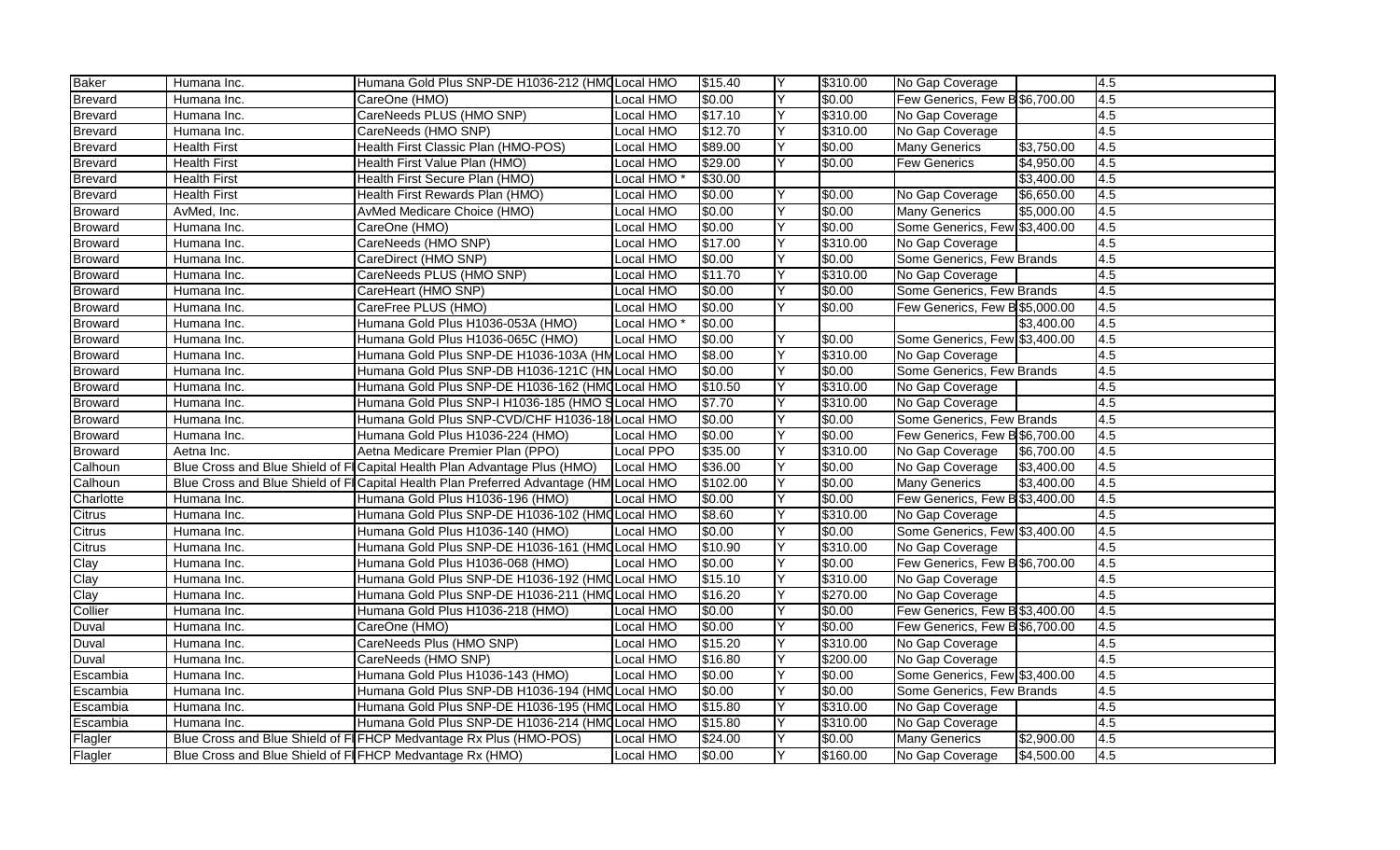| Flagler      | Blue Cross and Blue Shield of FIFHCP Medvantage (HMO-POS) |                                                  | Local HMO <sup>*</sup> | \$0.00  |    |          |                                | \$4,500.00 | 4.5              |
|--------------|-----------------------------------------------------------|--------------------------------------------------|------------------------|---------|----|----------|--------------------------------|------------|------------------|
| Flagler      | Humana Inc.                                               | Humana Gold Plus H1036-044 (HMO)                 | Local HMO              | \$0.00  | Y  | \$0.00   | Some Generics, Few \$3,400.00  |            | 4.5              |
| Flagler      | Humana Inc.                                               | Humana Gold Plus H1036-056 (HMO)                 | Local HMO <sup>3</sup> | \$0.00  |    |          |                                | \$3,400.00 | 4.5              |
| Flagler      | Humana Inc.                                               | Humana Gold Plus SNP-DE H1036-154 (HMQ Local HMO |                        | \$18.70 | Y  | \$310.00 | No Gap Coverage                |            | 4.5              |
| Flagler      | Humana Inc.                                               | Humana Gold Plus SNP-DB H1036-156 (HMQ Local HMO |                        | \$0.00  | Y  | \$0.00   | Some Generics, Few Brands      |            | 4.5              |
| Flagler      | Humana Inc.                                               | Humana Gold Plus H1036-157 (HMO)                 | Local HMO              | \$0.00  | Y  | \$0.00   | Few Generics, Few B \$6,700.00 |            | $\overline{4.5}$ |
| Flagler      | Humana Inc.                                               | Humana Gold Plus SNP-DE H1036-209 (HMQ Local HMO |                        | \$12.60 | Υ  | \$270.00 | No Gap Coverage                |            | 4.5              |
| Flagler      | <b>Health First</b>                                       | Florida Hospital SunSaver Plan (HMO)             | Local HMO              | \$0.00  | Y  | \$0.00   | <b>Few Generics</b>            | \$6,500.00 | 4.5              |
| Flagler      | <b>Health First</b>                                       | Florida Hospital Explorer Plan (HMO-POS)         | Local HMO              | \$89.00 | Y  | \$0.00   | <b>Many Generics</b>           | \$3,000.00 | 4.5              |
| Glades       | Humana Inc.                                               | Humana Gold Plus SNP-DB H1036-225 (HMQ Local HMO |                        | \$0.00  | Y  | \$0.00   | Few Generics, Few Brands       |            | $\overline{4.5}$ |
| Glades       | Humana Inc.                                               | Humana Gold Plus SNP-DE H1036-226 (HMCLocal HMO  |                        | \$16.00 | Y  | \$310.00 | No Gap Coverage                |            | 4.5              |
| Glades       | Humana Inc.                                               | Humana Gold Plus SNP-CVD/CHF H1036-22 Local HMO  |                        | \$0.00  | Y  | \$0.00   | Few Generics, Few Brands       |            | 4.5              |
| Glades       | Humana Inc.                                               | Humana Gold Plus SNP-DE H1036-228 (HMQ Local HMO |                        | \$17.00 | Y  | \$310.00 | No Gap Coverage                |            | $\overline{4.5}$ |
| Glades       | Humana Inc.                                               | Humana Gold Plus H1036-229 (HMO)                 | Local HMO              | \$0.00  | Y  | \$0.00   | Few Generics, Few B \$6,700.00 |            | 4.5              |
| Hernando     | Humana Inc.                                               | Humana Gold Plus H1036-067 (HMO)                 | Local HMO              | \$0.00  | Y  | \$0.00   | Some Generics, Few \$3,400.00  |            | $\overline{4.5}$ |
| Hernando     | Humana Inc.                                               | Humana Gold Plus H1036-119 (HMO)                 | Local HMO              | \$0.00  |    |          |                                | \$3,400.00 | 4.5              |
| Hernando     | Humana Inc.                                               | Humana Gold Plus H1036-141 (HMO)                 | Local HMO              | \$0.00  | Y  | \$0.00   | Few Generics, Few B \$5,000.00 |            | 4.5              |
| Hernando     | Humana Inc.                                               | Humana Gold Plus SNP-DB H1036-160 (HMQ Local HMO |                        | \$0.00  | Y  | \$0.00   | Some Generics, Few Brands      |            | $\overline{4.5}$ |
| Hillsborough | Humana Inc.                                               | CareOne (HMO)                                    | Local HMO              | \$0.00  | Υ  | \$0.00   | Some Generics, Few \$5,700.00  |            | 4.5              |
| Hillsborough | Humana Inc.                                               | CareNeeds (HMO SNP)                              | Local HMO              | \$18.70 | Y  | \$310.00 | No Gap Coverage                |            | $\overline{4.5}$ |
| Hillsborough | Humana Inc.                                               | CareNeeds PLUS (HMO SNP)                         | Local HMO              | \$11.40 | Y  | \$310.00 | No Gap Coverage                |            | $\overline{4.5}$ |
| Hillsborough | Humana Inc.                                               | CareOne PLUS (HMO)                               | Local HMO              | \$0.00  | Υ  | \$0.00   | Some Generics, Few \$3,400.00  |            | 4.5              |
| Hillsborough | Humana Inc.                                               | CareDirect (HMO SNP)                             | Local HMO              | \$0.00  | Y  | \$0.00   | Some Generics, Few Brands      |            | 4.5              |
| Hillsborough | Humana Inc.                                               | CareFree (HMO)                                   | Local HMO              | \$0.00  | Y  | \$0.00   | Few Generics, Few B \$5,000.00 |            | 4.5              |
| Hillsborough | Humana Inc.                                               | Humana Gold Plus H1036-025 (HMO)                 | Local HMO              | \$0.00  | Y  | \$0.00   | Some Generics, Few \$3,400.00  |            | 4.5              |
| Lake         | Humana Inc.                                               | CareOne (HMO)                                    | Local HMO              | \$0.00  | Υ  | \$0.00   | Few Generics, Few B \$6,700.00 |            | 4.5              |
| Lake         | Humana Inc.                                               | CareNeeds PLUS (HMO SNP)                         | Local HMO              | \$14.90 | Y  | \$310.00 | No Gap Coverage                |            | 4.5              |
| Lake         | Humana Inc.                                               | CareDirect (HMO SNP)                             | Local HMO              | \$0.00  | Y  | \$0.00   | Few Generics, Few Brands       |            | $\overline{4.5}$ |
| Lake         | Humana Inc.                                               | CareNeeds (HMO SNP)                              | Local HMO              | \$12.90 | Y  | \$310.00 | No Gap Coverage                |            | 4.5              |
| Lee          | Humana Inc.                                               | Humana Gold Plus H1036-217 (HMO)                 | Local HMO              | \$0.00  | Y  | \$0.00   | Few Generics, Few B \$3,400.00 |            | 4.5              |
| Manatee      | Humana Inc.                                               | Humana Gold Plus H1036-074 (HMO)                 | Local HMO              | \$0.00  | Y  | \$0.00   | Some Generics, Few \$3,400.00  |            | 4.5              |
| Miami-Dade   | AvMed, Inc.                                               | AvMed Medicare Choice (HMO)                      | Local HMO              | \$0.00  | Υ  | \$0.00   | <b>Many Generics</b>           | \$3,400.00 | 4.5              |
| Miami-Dade   | AvMed, Inc.                                               | AvMed Medicare Choice Elect (HMO)                | Local HMO              | \$0.00  | Y  | \$0.00   | <b>Many Generics</b>           | \$5,000.00 | $\overline{4.5}$ |
| Miami-Dade   | Humana Inc.                                               | CareOne PLUS (HMO)                               | Local HMO              | \$0.00  | Y  | \$0.00   | Some Generics, Few \$3,000.00  |            | 4.5              |
| Miami-Dade   | Humana Inc.                                               | CareNeeds (HMO SNP)                              | Local HMO              | \$17.50 | Y  | \$310.00 | No Gap Coverage                |            | $\overline{4.5}$ |
| Miami-Dade   | Humana Inc.                                               | CareNeeds PLUS (HMO SNP)                         | Local HMO              | \$13.60 | ΙY | \$310.00 | No Gap Coverage                |            | 4.5              |
| Miami-Dade   | Humana Inc.                                               | CareHeart (HMO SNP)                              | Local HMO              | \$0.00  | Υ  | \$0.00   | Some Generics, Few Brands      |            | $\overline{4.5}$ |
| Miami-Dade   | Humana Inc.                                               | CareDirect (HMO SNP)                             | Local HMO              | \$0.00  | Y  | \$0.00   | Some Generics, Few Brands      |            | 4.5              |
| Miami-Dade   | Humana Inc.                                               | CareFree PLUS (HMO)                              | ocal HMO               | \$0.00  | Y  | \$0.00   | Few Generics, Few B \$3,400.00 |            | 4.5              |
| Miami-Dade   | Humana Inc.                                               | Humana Gold Plus H1036-054C (HMO)                | Local HMO              | \$0.00  | Υ  | \$0.00   | Some Generics, Few \$3,000.00  |            | 4.5              |
| Miami-Dade   | Humana Inc.                                               | Humana Gold Plus SNP-DE H1036-077A (HM Local HMO |                        | \$11.80 | Y  | \$310.00 | No Gap Coverage                |            | 4.5              |
| Miami-Dade   | Humana Inc.                                               | Humana Gold Plus SNP-DE H1036-163 (HMQ Local HMO |                        | \$12.10 | Y  | \$310.00 | No Gap Coverage                |            | 4.5              |
| Miami-Dade   | Humana Inc.                                               | Humana Gold Plus H1036-164 (HMO)                 | Local HMO              | \$0.00  | Y  | \$0.00   | Few Generics, Few B \$3,400.00 |            | $\overline{4.5}$ |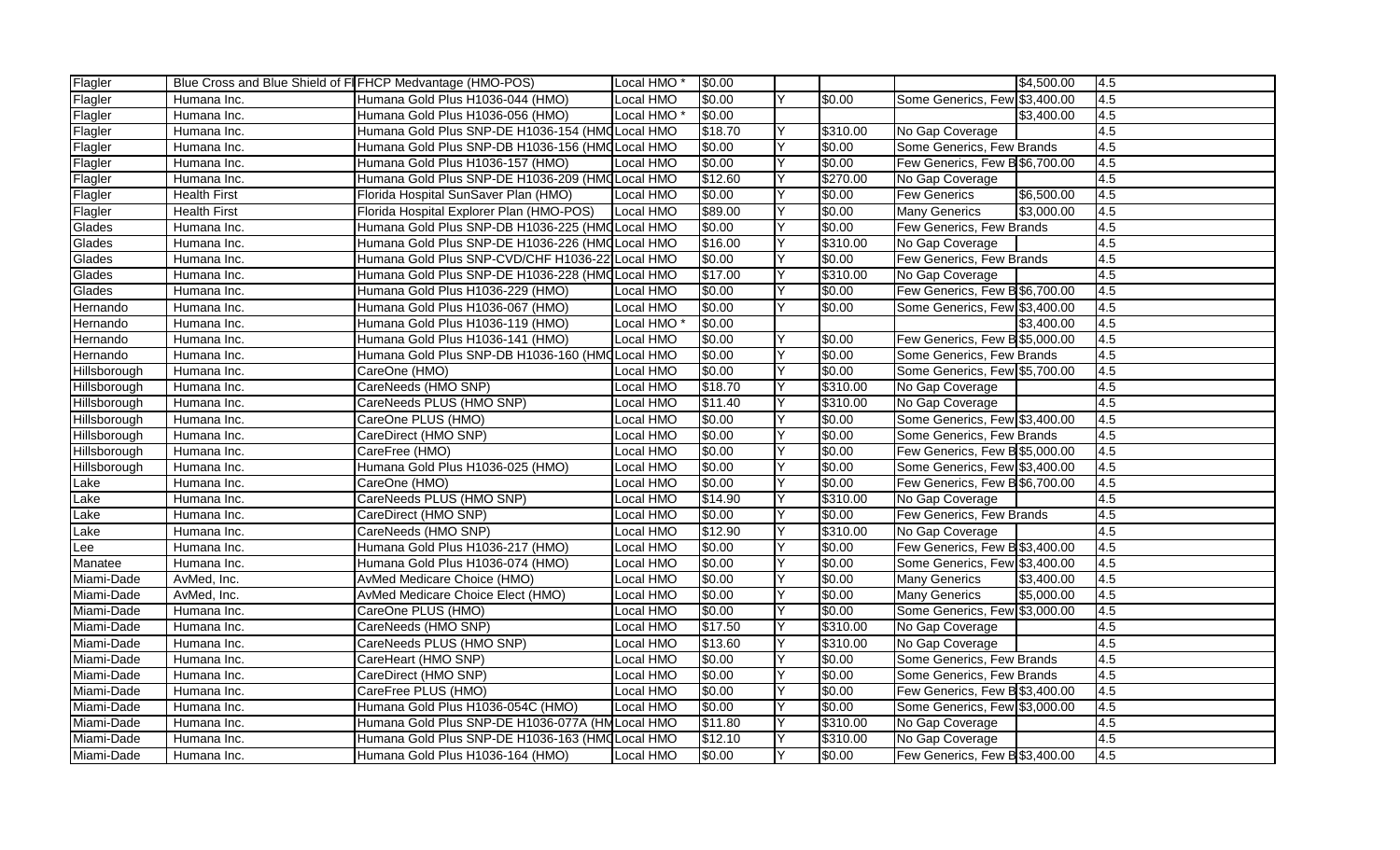| Miami-Dade     | Humana Inc.                                                | Humana Gold Plus SNP-I H1036-187 (HMO SLocal HMO                                |                        | \$7.80   |   | \$310.00 | No Gap Coverage                   |            | $\overline{4.5}$ |
|----------------|------------------------------------------------------------|---------------------------------------------------------------------------------|------------------------|----------|---|----------|-----------------------------------|------------|------------------|
| Miami-Dade     | Humana Inc.                                                | Humana Gold Plus SNP-DB H1036-188 (HMQ Local HMO                                |                        | \$0.00   | Y | \$0.00   | Some Generics, Few Brands         |            | 4.5              |
| Miami-Dade     | Humana Inc.                                                | Humana Gold Plus SNP-CVD/CHF H1036-18 Local HMO                                 |                        | \$0.00   | Y | \$0.00   | Some Generics, Few Brands         |            | 4.5              |
| Orange         | Humana Inc.                                                | CareNeeds (HMO SNP)                                                             | Local HMO              | \$16.30  | Y | \$310.00 | No Gap Coverage                   |            | $\overline{4.5}$ |
| Orange         | Humana Inc.                                                | CareNeeds PLUS (HMO SNP)                                                        | Local HMO              | \$12.20  | Y | \$310.00 | No Gap Coverage                   |            | $\overline{4.5}$ |
| Orange         | Humana Inc.                                                | CareOne PLUS (HMO)                                                              | Local HMO              | \$0.00   | Y | \$0.00   | Some Generics, Few \$3,400.00     |            | $\overline{4.5}$ |
| Orange         | Humana Inc.                                                | CareDirect (HMO SNP)                                                            | Local HMO              | \$0.00   | Y | \$0.00   | Some Generics, Few Brands         |            | $\overline{4.5}$ |
| Orange         | Humana Inc.                                                | Humana Gold Plus H1036-146 (HMO)                                                | Local HMO              | \$0.00   | Y | \$0.00   | Some Generics, Few \$3,400.00     |            | 4.5              |
| Orange         | Humana Inc.                                                | Humana Gold Plus SNP-DE H1036-159 (HMQ Local HMO                                |                        | \$19.80  | Y | \$310.00 | No Gap Coverage                   |            | $\overline{4.5}$ |
| Orange         | Humana Inc.                                                | Humana Gold Plus SNP-DB H1036-193 (HMCLocal HMO                                 |                        | \$0.00   | Y | \$0.00   | Some Generics, Few Brands         |            | $\overline{4.5}$ |
| Orange         | Humana Inc.                                                | Humana Gold Plus SNP-DE H1036-213 (HMCLocal HMO                                 |                        | \$15.40  | Υ | \$310.00 | No Gap Coverage                   |            | 4.5              |
| Palm Beach     | Humana Inc.                                                | CareOne (HMO)                                                                   | Local HMO              | \$0.00   | Y | \$0.00   | Some Generics, Few \$5,700.00     |            | 4.5              |
| Palm Beach     | Humana Inc.                                                | CareNeeds (HMO SNP)                                                             | Local HMO              | \$19.20  | Υ | \$310.00 | No Gap Coverage                   |            | $\overline{4.5}$ |
| Palm Beach     | Humana Inc.                                                | CareNeeds PLUS (HMO SNP)                                                        | Local HMO              | \$14.00  | Y | \$310.00 | No Gap Coverage                   |            | 4.5              |
| Palm Beach     | Humana Inc.                                                | CareHeart (HMO SNP)                                                             | Local HMO              | \$0.00   | Y | \$0.00   | Some Generics, Few Brands         |            | 4.5              |
| Palm Beach     | Humana Inc.                                                | CareFree (HMO)                                                                  | Local HMO              | \$0.00   | Y | \$0.00   | Few Generics, Few B \$6,700.00    |            | $\overline{4.5}$ |
| Palm Beach     | Humana Inc.                                                | CareDirect (HMO SNP)                                                            | Local HMO              | \$0.00   | Y | \$0.00   | Some Generics, Few Brands         |            | 4.5              |
| Palm Beach     | Humana Inc.                                                | Humana Gold Plus H1036-062C (HMO)                                               | Local HMO              | \$0.00   | Y | \$0.00   | Some Generics, Few \$5,700.00     |            | 4.5              |
| Palm Beach     | Humana Inc.                                                | Humana Gold Plus H1036-063A (HMO)                                               | Local HMO <sup>*</sup> | \$0.00   |   |          |                                   | \$6,700.00 | 4.5              |
| Palm Beach     | Humana Inc.                                                | Humana Gold Plus SNP-DE H1036-104A (HM Local HMO                                |                        | \$12.60  |   | \$310.00 | No Gap Coverage                   |            | 4.5              |
| Palm Beach     | Humana Inc.                                                | Humana Gold Plus SNP-DB H1036-130C (HNLocal HMO                                 |                        | \$0.00   | Y | \$0.00   | Some Generics, Few Brands         |            | 4.5              |
| Palm Beach     | Humana Inc.                                                | Humana Gold Plus SNP-DE H1036-152 (HMC Local HMO                                |                        | \$14.40  | Y | \$310.00 | No Gap Coverage                   |            | 4.5              |
| Palm Beach     | Humana Inc.                                                | Humana Gold Plus SNP-CVD/CHF H1036-19 Local HMO                                 |                        | \$0.00   | Y | \$0.00   | Some Generics, Few Brands         |            | 4.5              |
| Palm Beach     | Humana Inc.                                                | Humana Gold Plus H1036-199 (HMO)                                                | Local HMO              | \$0.00   | Y | \$0.00   | Few Generics, Few B \$6,700.00    |            | 4.5              |
| Pasco          | Humana Inc.                                                | Humana Gold Plus H1036-040 (HMO)                                                | Local HMO              | \$0.00   | Y | \$0.00   | Some Generics, Few \$3,400.00     |            | $\overline{4.5}$ |
| Pinellas       | Humana Inc.                                                | Humana Gold Plus H1036-052 (HMO)                                                | Local HMO              | \$0.00   | Υ | \$0.00   | Some Generics, Few \$3,400.00     |            | 4.5              |
| Sarasota       | Humana Inc.                                                | Humana Gold Plus H1036-215 (HMO)                                                | Local HMO              | \$0.00   | Y | \$0.00   | Few Generics, Few B \$3,400.00    |            | 4.5              |
| Volusia        |                                                            | Blue Cross and Blue Shield of FIFHCP Medvantage Dual Access SNP (HMO SLocal HMO |                        | \$0.00   | Y | \$310.00 | No Gap Coverage                   |            | 4.5              |
| Alachua        | Blue Cross and Blue Shield of FIBlueMedicare PPO (PPO)     |                                                                                 | <b>Local PPO</b>       | \$127.00 | Y | \$0.00   | <b>Many Generics</b>              | \$3,200.00 | $\overline{A}$   |
| Brevard        | America's 1st Choice Holdings o Freedom Savings Plan (HMO) |                                                                                 | Local HMO <sup>*</sup> | \$0.00   |   |          |                                   | \$3,400.00 |                  |
| <b>Brevard</b> |                                                            | America's 1st Choice Holdings of Freedom Medicare Plan Rx (HMO)                 | Local HMO              | \$0.00   | Y | \$0.00   | <b>Many Generics</b>              | \$3,400.00 | I4               |
| <b>Brevard</b> |                                                            | America's 1st Choice Holdings of Freedom Medi-Medi Partial (HMO SNP)            | Local HMO              | \$22.10  | Y | \$310.00 | No Gap Coverage                   |            |                  |
| <b>Brevard</b> |                                                            | America's 1st Choice Holdings of Freedom VIP Savings (HMO SNP)                  | Local HMO              | \$0.00   | Y | \$0.00   | No Gap Coverage                   |            | $\overline{A}$   |
| <b>Brevard</b> |                                                            | America's 1st Choice Holdings of Freedom Medi-Medi Full (HMO SNP)               | <b>Local HMO</b>       | \$22.10  | Y | \$310.00 | No Gap Coverage                   |            | $\overline{4}$   |
| Brevard        | Humana Inc.                                                | Humana Gold Choice H8145-061 (PFFS)                                             | <b>PFFS</b>            | \$103.00 | Υ | \$0.00   | Few Generics, Few BN/A            |            |                  |
| <b>Broward</b> | Aetna Inc.                                                 | Coventry Vista Ideal (HMO)                                                      | Local HMO              | \$0.00   | Y | \$0.00   | No Gap Coverage                   | \$6,700.00 | l4               |
| <b>Broward</b> | UnitedHealth Group, Inc.                                   | Preferred Choice Broward (HMO)                                                  | Local HMO              | \$0.00   | Υ | \$0.00   | <b>Many Generics</b>              | \$3,400.00 | 14               |
| <b>Broward</b> | UnitedHealth Group, Inc.                                   | Preferred Medicare Assist (HMO-POS SNP)                                         | Local HMO              | \$21.20  | Y | \$0.00   | <b>Many Generics</b>              |            |                  |
| Broward        | Aetna Inc.                                                 | Aetna Medicare Value Plan (HMO)                                                 | ocal HMO               | \$0.00   | Y | \$0.00   | <b>Few Generics</b>               | \$6,700.00 | $\overline{A}$   |
| <b>Broward</b> | Humana Inc.                                                | HumanaChoice H5415-056 (PPO)                                                    | Local PPO              | \$45.00  | Υ | \$0.00   | Few Generics, Few B \$5,000.00    |            | l4               |
| <b>Broward</b> |                                                            | America's 1st Choice Holdings of Freedom Medicare Plan Rx (HMO)                 | <b>Local HMO</b>       | \$0.00   | Y | \$0.00   | <b>Many Generics</b>              | \$3,400.00 | l4               |
| <b>Broward</b> |                                                            | America's 1st Choice Holdings of Freedom VIP Savings COPD (HMO SNP)             | Local HMO              | \$0.00   | Y | \$0.00   | No Gap Coverage                   |            |                  |
| <b>Broward</b> | HealthSun Health Plans, Inc                                | SunPlus Advantage Plan (HMO)                                                    | Local HMO              | \$0.00   | Υ | \$0.00   | All Generics, All Bran \$3,400.00 |            | 14               |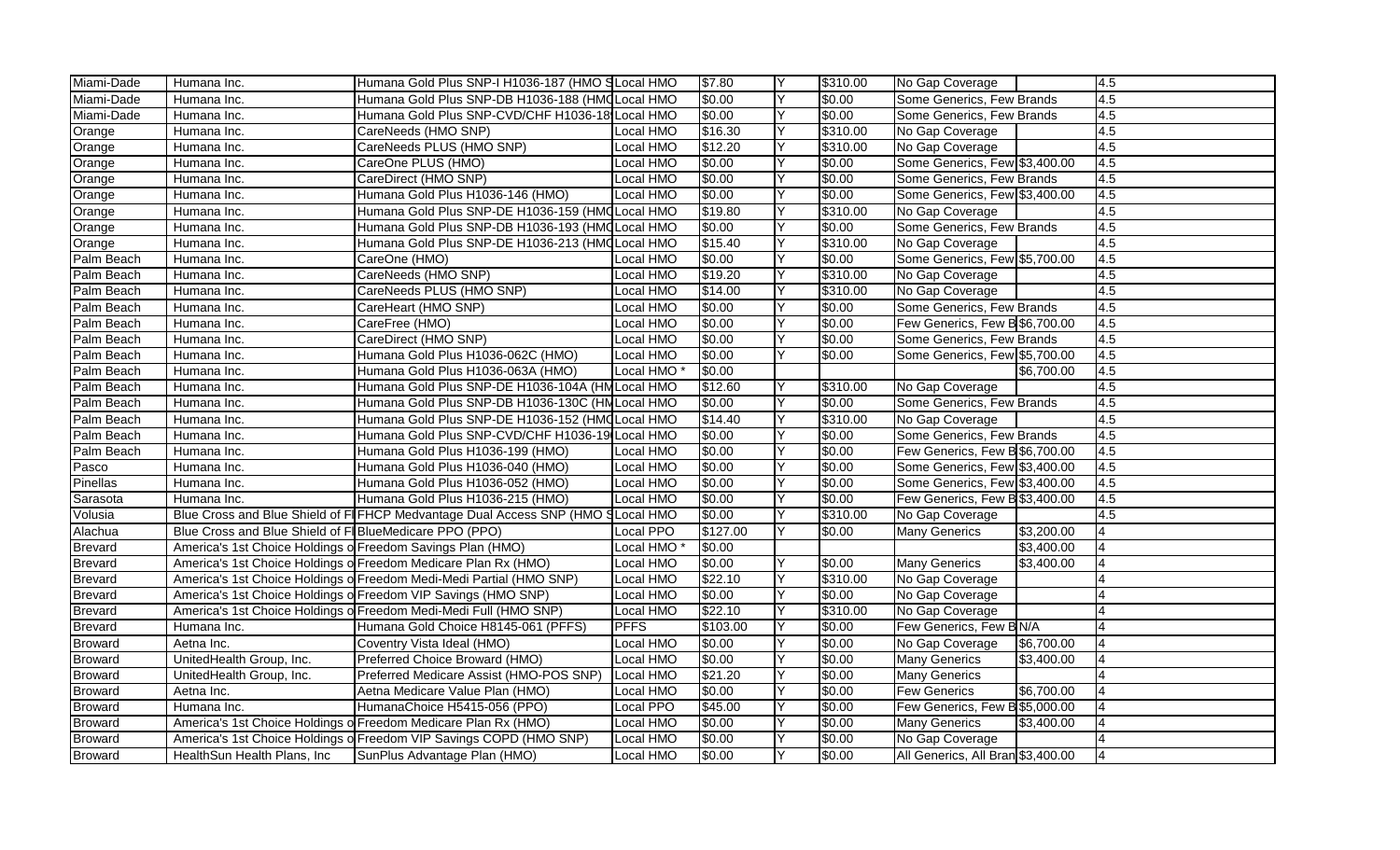| <b>Broward</b>      | HealthSun Health Plans, Inc                                 | MediMax (HMO)                                                                                | Local HMO           | \$22.10  | Y   | \$310.00 | Call plan for details \$3,400.00  |            | 4              |
|---------------------|-------------------------------------------------------------|----------------------------------------------------------------------------------------------|---------------------|----------|-----|----------|-----------------------------------|------------|----------------|
| <b>Broward</b>      | HealthSun Health Plans, Inc                                 | SunPlus Diabetes Special Needs Plan (HMO Local HMO                                           |                     | \$0.00   | Y   | \$0.00   | All Generics, All Brands          |            |                |
| <b>Broward</b>      | HealthSun Health Plans, Inc                                 | Healthy Advantage Plan (HMO)                                                                 | Local HMO           | \$0.00   | Y   | \$0.00   | <b>Many Generics</b>              | \$3,400.00 |                |
| Charlotte           | Aetna Inc.                                                  | Aetna Medicare Value Plan (HMO)                                                              | Local HMO           | \$37.00  | Y   | \$310.00 | No Gap Coverage                   | \$4,900.00 | I4             |
| Charlotte           | Aetna Inc.                                                  | Aetna Medicare Select Plan (HMO)                                                             | Local HMO           | \$0.00   | Y   | \$0.00   | <b>Few Generics</b>               | \$4,900.00 | l4             |
| Charlotte           | Humana Inc.                                                 | HumanaChoice H5415-069 (PPO)                                                                 | Local PPO           | \$155.00 | Υ   | \$0.00   | Few Generics, Few B \$3,400.00    |            |                |
| Citrus              |                                                             | America's 1st Choice Holdings of Freedom Savings Plan Rx (HMO)                               | Local HMO           | \$0.00   | Y   | \$0.00   | No Gap Coverage                   | \$3,400.00 | I4             |
| Citrus              | America's 1st Choice Holdings of Freedom VIP Care (HMO SNP) |                                                                                              | <b>Local HMO</b>    | \$0.00   | Y   | \$0.00   | <b>Many Generics</b>              |            |                |
| Citrus              |                                                             | America's 1st Choice Holdings o Freedom VIP Savings (HMO SNP)                                | Local HMO           | \$0.00   | Y   | \$0.00   | No Gap Coverage                   |            | $\overline{A}$ |
| Citrus              |                                                             | America's 1st Choice Holdings of Freedom VIP Care COPD (HMO SNP)                             | Local HMO           | \$0.00   | Y   | \$0.00   | <b>Many Generics</b>              |            | $\overline{4}$ |
| Citrus              |                                                             | America's 1st Choice Holdings of Freedom VIP Savings COPD (HMO SNP)                          | Local HMO           | \$0.00   | Υ   | \$0.00   | No Gap Coverage                   |            | 4              |
| Flagler             | Humana Inc.                                                 | HumanaChoice H5415-066 (PPO)                                                                 | Local PPO           | \$135.00 | lΥ  | \$0.00   | Few Generics, Few B \$3,400.00    |            | l4             |
| Hernando            | UnitedHealth Group, Inc.                                    | Preferred Secure Option (HMO)                                                                | Local HMO           | \$0.00   | Υ   | \$0.00   | No Gap Coverage                   | \$6,700.00 | 14             |
| Hernando            |                                                             | America's 1st Choice Holdings of Freedom Savings Plan Rx (HMO)                               | Local HMO           | \$0.00   | Y   | \$0.00   | No Gap Coverage                   | \$3,400.00 | 14             |
| Hillsborough        | Aetna Inc.                                                  | Aetna Medicare Premier Plan (HMO)                                                            | Local HMO           | \$0.00   | Y   | \$0.00   | <b>Few Generics</b>               | \$5,000.00 |                |
| <b>Indian River</b> |                                                             | America's 1st Choice Holdings o Freedom Medicare Plan Rx (HMO)                               | Local HMO           | \$0.00   | Y   | \$0.00   | <b>Many Generics</b>              | \$3,400.00 | I4             |
| Lake                | UnitedHealth Group, Inc.                                    | UnitedHealthcare The Villages MedicareComr Local HMO                                         |                     | \$0.00   | Y   | \$0.00   | No Gap Coverage                   | \$4,500.00 |                |
| Martin              | Humana Inc.                                                 | HumanaChoice H5415-070 (PPO)                                                                 | <b>Local PPO</b>    | \$45.00  | Υ   | \$0.00   | Few Generics, Few B \$5,900.00    |            |                |
| Miami-Dade          | Aetna Inc.                                                  | Coventry Vista Ideal (HMO)                                                                   | Local HMO           | \$0.00   | IY. | \$0.00   | <b>Many Generics</b>              | \$3,400.00 | I4             |
| Miami-Dade          | Aetna Inc.                                                  | Coventry Vista Maximum (HMO SNP)                                                             | Local HMO           | \$22.10  | Y   | \$0.00   | No Gap Coverage                   |            |                |
| Miami-Dade          | UnitedHealth Group, Inc.                                    | Preferred Choice Dade (HMO-POS)                                                              | Local HMO           | \$0.00   | Y   | \$0.00   | <b>Many Generics</b>              | \$3,400.00 | I4             |
| Miami-Dade          | UnitedHealth Group, Inc.                                    | Preferred Complete Care (HMO)                                                                | Local HMO           | \$0.00   | Y   | \$0.00   | Many Generics, Som \$3,400.00     |            |                |
| Miami-Dade          | UnitedHealth Group, Inc.                                    | Preferred Special Care Miami-Dade (HMO SN Local HMO                                          |                     | \$0.00   | Y   | \$0.00   | <b>Many Generics</b>              |            |                |
| Miami-Dade          | HealthSun Health Plans, Inc                                 | SunPlus Advantage Plan (HMO)                                                                 | Local HMO           | \$0.00   | Y   | \$0.00   | All Generics, All Bran \$3,400.00 |            | I4             |
| Miami-Dade          | HealthSun Health Plans, Inc.                                | Healthy Advantage Plan (HMO)                                                                 | Local HMO           | \$0.00   | Y   | \$0.00   | <b>Many Generics</b>              | \$3,400.00 | 4              |
| Miami-Dade          | HealthSun Health Plans, Inc                                 | SunPlus Diabetes Special Needs Plan (HMO Local HMO                                           |                     | \$0.00   | Y   | \$0.00   | All Generics, All Brands          |            |                |
| Alachua             | WellCare Health Plans, Inc.                                 | <b>WellCare Advance (HMO)</b>                                                                | Local HMO           | \$0.00   |     |          |                                   | \$6,700.00 | 3.5            |
| Alachua             | WellCare Health Plans, Inc.                                 | <b>WellCare Liberty (HMO SNP)</b>                                                            | Local HMO           | \$9.40   | Y   | \$310.00 | No Gap Coverage                   |            | 3.5            |
| Alachua             | WellCare Health Plans, Inc.                                 | <b>WellCare Essential (HMO-POS)</b>                                                          | Local HMO           | \$0.00   | Y   | \$0.00   | No Gap Coverage                   | \$6,700.00 | 3.5            |
| Alachua             | WellCare Health Plans, Inc.                                 | <b>WellCare Access (HMO SNP)</b>                                                             | Local HMO           | \$10.40  | Υ   | \$310.00 | No Gap Coverage                   |            | 3.5            |
| Alachua             |                                                             | Blue Cross and Blue Shield of FIBlueMedicare Regional PPO (Regional PPO) Regional PPO \$0.00 |                     |          | Y   | \$30.00  | No Gap Coverage                   | \$6,700.00 | 3.5            |
| Alachua             | Humana Inc.                                                 | HumanaChoice R5826-005 (Regional PPO) Regional PPO \$92.00                                   |                     |          | Y   | \$0.00   | Few Generics, Few B \$5,700.00    |            | 3.5            |
| Alachua             | Humana Inc.                                                 | HumanaChoice R5826-018 (Regional PPO) Regional PPO \$0.00                                    |                     |          |     |          |                                   | \$4,000.00 | 3.5            |
| Alachua             | Humana Inc.                                                 | HumanaChoice R5826-074 (Regional PPO)                                                        | Regional PPO \$0.00 |          | Y   | \$150.00 | Few Generics, Few B \$5,900.00    |            | 3.5            |
| Bay                 | WellCare Health Plans, Inc.                                 | WellCare Value (HMO)                                                                         | Local HMO           | \$0.00   | Y   | \$0.00   | No Gap Coverage                   | \$6,700.00 | 3.5            |
| <b>Brevard</b>      |                                                             | Blue Cross and Blue Shield of FI BlueMedicare HMO LifeTime (HMO)                             | Local HMO           | \$0.00   | Y   | \$0.00   | <b>Many Generics</b>              | \$4,900.00 | 3.5            |
| Brevard             |                                                             | Blue Cross and Blue Shield of FI BlueMedicare HMO PrimeTime (HMO)                            | Local HMO           | \$0.00   | Υ   | \$0.00   | No Gap Coverage                   | \$3,400.00 | 3.5            |
| Brevard             | WellCare Health Plans, Inc.                                 | <b>WellCare Choice (HMO-POS)</b>                                                             | Local HMO           | \$46.00  | Y   | \$0.00   | No Gap Coverage                   | \$6,700.00 | 3.5            |
| Brevard             | WellCare Health Plans, Inc.                                 | WellCare Select (HMO SNP)                                                                    | Local HMO           | \$11.60  | Y   | \$310.00 | No Gap Coverage                   |            | 3.5            |
| Brevard             | WellCare Health Plans, Inc.                                 | <b>WellCare Dividend (HMO)</b>                                                               | Local HMO           | \$0.00   | Υ   | \$0.00   | No Gap Coverage                   | \$6,700.00 | 3.5            |
| <b>Brevard</b>      | UnitedHealth Group, Inc.                                    | <b>AARP</b> MedicareComplete (HMO)                                                           | Local HMO           | \$0.00   | Y   | \$0.00   | No Gap Coverage                   | \$5,900.00 | 3.5            |
| Brevard             | UnitedHealth Group, Inc.                                    | UnitedHealthcare Nursing Home Plan (PPO SLocal PPO                                           |                     | \$19.80  | Υ   | \$310.00 | No Gap Coverage                   |            | 3.5            |
| <b>Brevard</b>      | <b>IDJB</b> Investments, LLC                                | PUP REWARDS (HMO)                                                                            | Local HMO           | \$0.00   | Υ   | \$0.00   | No Gap Coverage                   | \$4,300.00 | 3.5            |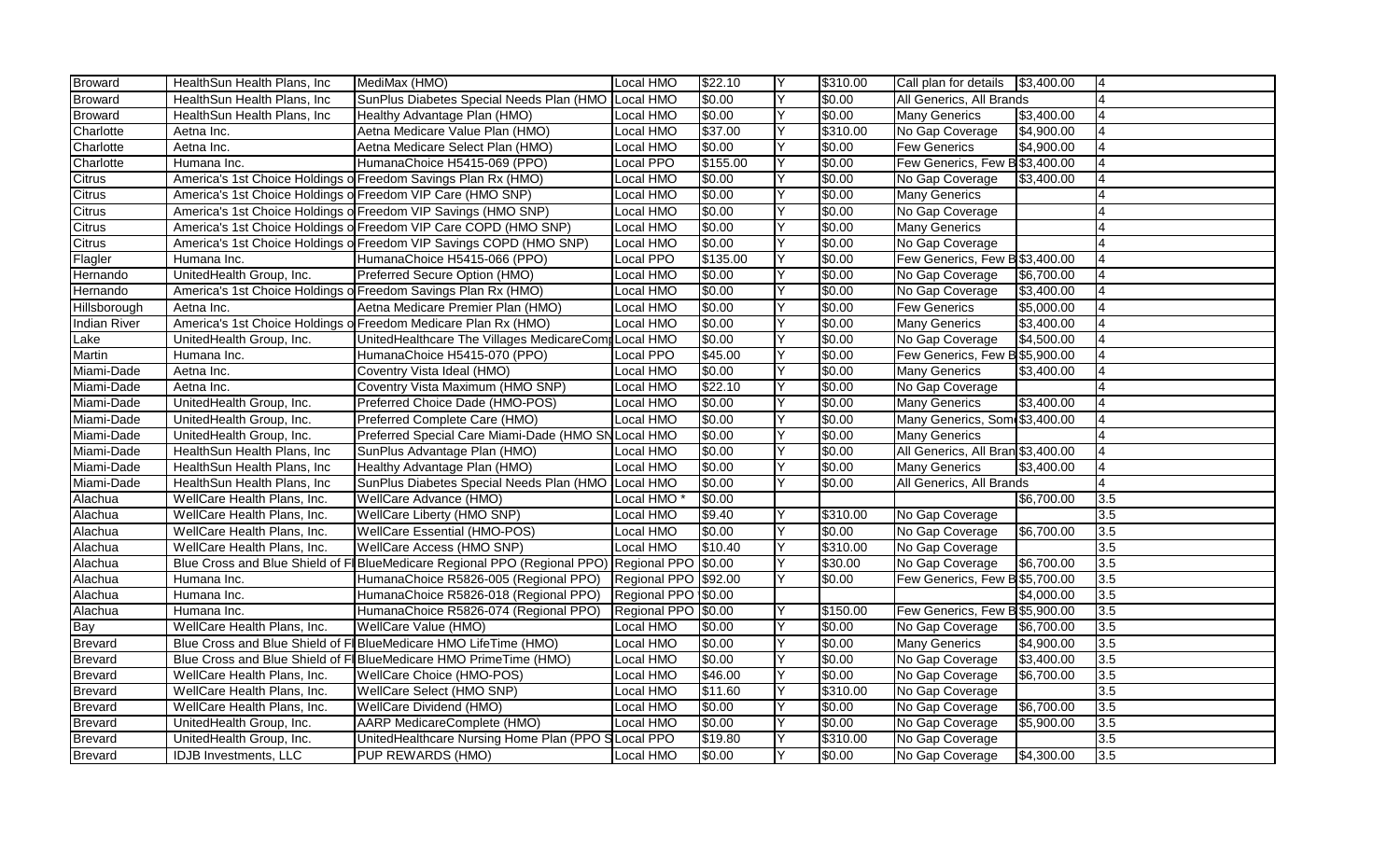| <b>Brevard</b> | <b>IDJB</b> Investments, LLC | PUP EXTRA (HMO SNP)                                                            | Local HMO | \$9.90  | Y  | \$0.00   | No Gap Coverage      |            | 3.5 |
|----------------|------------------------------|--------------------------------------------------------------------------------|-----------|---------|----|----------|----------------------|------------|-----|
| <b>Brevard</b> | IDJB Investments, LLC        | PUP SIMPLE (HMO)                                                               | Local HMO | \$0.00  | Y  | \$0.00   | <b>Many Generics</b> | \$4,200.00 | 3.5 |
| Brevard        | <b>IDJB</b> Investments, LLC | PUP PLUS (HMO)                                                                 | Local HMO | \$0.00  | Y  | \$0.00   | No Gap Coverage      | \$6,700.00 | 3.5 |
| Broward        | WellCare Health Plans, Inc.  | WellCare Value (HMO)                                                           | Local HMO | \$0.00  | Y  | \$0.00   | No Gap Coverage      | \$6,700.00 | 3.5 |
| <b>Broward</b> | Aetna Inc.                   | Coventry Vista Maximum Choice (HMO SNP) Local HMO                              |           | \$22.10 | Y  | \$0.00   | No Gap Coverage      |            | 3.5 |
| <b>Broward</b> | UnitedHealth Group, Inc.     | Medica HealthCare Plans MedicareMax (HMC Local HMO                             |           | \$0.00  | Υ  | \$0.00   | <b>Many Generics</b> | \$4,500.00 | 3.5 |
| <b>Broward</b> | UnitedHealth Group, Inc.     | Medica HealthCare Plans MedicareMax Plus (Local HMO                            |           | \$20.60 | Y  | \$0.00   | <b>Many Generics</b> |            | 3.5 |
| <b>Broward</b> |                              | America's 1st Choice Holdings o Optimum Gold Rewards Plan (HMO-POS)            | Local HMO | \$0.00  | Y  | \$0.00   | No Gap Coverage      | \$3,400.00 | 3.5 |
| <b>Broward</b> |                              | America's 1st Choice Holdings o Optimum Platinum Plan (HMO-POS)                | Local HMO | \$0.00  | Y  | \$0.00   | <b>Many Generics</b> | \$3,400.00 | 3.5 |
| <b>Broward</b> |                              | America's 1st Choice Holdings o Optimum Emerald Partial (HMO SNP)              | Local HMO | \$22.10 | Y  | \$310.00 | No Gap Coverage      |            | 3.5 |
| <b>Broward</b> |                              | America's 1st Choice Holdings o Optimum Emerald Full (HMO SNP)                 | Local HMO | \$22.10 | Υ  | \$310.00 | No Gap Coverage      |            | 3.5 |
| <b>Broward</b> | <b>IDJB</b> Investments, LLC | PUP REWARDS (HMO)                                                              | Local HMO | \$0.00  | lΥ | \$0.00   | No Gap Coverage      | \$4,600.00 | 3.5 |
| <b>Broward</b> | <b>IDJB</b> Investments, LLC | PUP EASY (HMO)                                                                 | Local HMO | \$0.00  | Y  | \$0.00   | <b>Many Generics</b> | \$3,400.00 | 3.5 |
| <b>Broward</b> | Aetna Inc.                   | Coventry Summit Maximum (HMO SNP)                                              | Local HMO | \$18.90 | Y  | \$0.00   | <b>Many Generics</b> |            | 3.5 |
| <b>Broward</b> | Aetna Inc.                   | Coventry Summit Ideal (HMO)                                                    | Local HMO | \$0.00  | Y  | \$0.00   | <b>Many Generics</b> | \$5,300.00 | 3.5 |
| <b>Broward</b> | WellPoint, Inc.              | Amerivantage Specialty + Rx (HMO SNP)                                          | Local HMO | \$22.10 | Y  | \$310.00 | Some Generics        |            | 3.5 |
| <b>Broward</b> | WellPoint, Inc.              | Amerivantage Classic+ Rx Plan (HMO)                                            | Local HMO | \$0.00  | Y  | \$0.00   | No Gap Coverage      | \$6,700.00 | 3.5 |
| <b>Broward</b> | WellPoint, Inc.              | Touch Institutional Special Needs Plan (HMO Local HMO                          |           | \$22.10 | Υ  | \$310.00 | Some Generics        |            | 3.5 |
| Charlotte      | UnitedHealth Group, Inc.     | <b>AARP MedicareComplete (HMO)</b>                                             | Local HMO | \$0.00  | ΙY | \$0.00   | No Gap Coverage      | \$5,900.00 | 3.5 |
| Charlotte      | UnitedHealth Group, Inc.     | UnitedHealthcare Dual Complete LP (HMO SI Local HMO                            |           | \$17.00 | Y  | \$310.00 | No Gap Coverage      |            | 3.5 |
| Citrus         | WellCare Health Plans, Inc.  | <b>WellCare Essential (HMO)</b>                                                | Local HMO | \$0.00  | Y  | \$0.00   | No Gap Coverage      | \$6,700.00 | 3.5 |
| Citrus         |                              | America's 1st Choice Holdings o Optimum Platinum Plan (HMO-POS)                | Local HMO | \$0.00  | Y  | \$0.00   | <b>Many Generics</b> | \$3,400.00 | 3.5 |
| <b>Citrus</b>  |                              | America's 1st Choice Holdings o Optimum Diamond Rewards (HMO-POS SNP Local HMO |           | \$0.00  | Y  | \$0.00   | <b>Many Generics</b> |            | 3.5 |
| Citrus         |                              | America's 1st Choice Holdings o Optimum Diamond Rewards COPD (HMO-PO Local HMO |           | \$0.00  | Y  | \$0.00   | <b>Many Generics</b> |            | 3.5 |
| Duval          | Aetna Inc.                   | Coventry Summit Ideal (HMO)                                                    | Local HMO | \$0.00  | Υ  | \$0.00   | <b>Many Generics</b> | \$5,300.00 | 3.5 |
| Duval          | Aetna Inc.                   | Coventry Summit Maximum (HMO SNP)                                              | Local HMO | \$17.70 | Υ  | \$0.00   | No Gap Coverage      |            | 3.5 |
| Escambia       | WellCare Health Plans, Inc.  | <b>WellCare Choice (HMO-POS)</b>                                               | Local HMO | \$54.60 | Y  | \$0.00   | No Gap Coverage      | \$6,700.00 | 3.5 |
| Hernando       | WellCare Health Plans, Inc.  | <b>WellCare Dividend (HMO)</b>                                                 | Local HMO | \$0.00  | Υ  | \$0.00   | No Gap Coverage      | \$6,700.00 | 3.5 |
| Hernando       | WellCare Health Plans, Inc.  | WellCare Value (HMO-POS)                                                       | Local HMO | \$0.00  | Y  | \$0.00   | No Gap Coverage      | \$6,700.00 | 3.5 |
| Hernando       |                              | America's 1st Choice Holdings o Optimum Diamond Rewards (HMO-POS SNP Local HMO |           | \$0.00  | Υ  | \$0.00   | <b>Many Generics</b> |            | 3.5 |
| Hernando       |                              | America's 1st Choice Holdings o Optimum Diamond Rewards COPD (HMO-PO Local HMO |           | \$0.00  | Υ  | \$0.00   | <b>Many Generics</b> |            | 3.5 |
| Hernando       |                              | America's 1st Choice Holdings o Optimum Gold Rewards Plan (HMO-POS)            | Local HMO | \$0.00  | Y  | \$0.00   | <b>Many Generics</b> | \$3,400.00 | 3.5 |
| Highlands      | WellCare Health Plans, Inc.  | WellCare Value (HMO-POS)                                                       | Local HMO | \$0.00  | Y  | \$0.00   | No Gap Coverage      | \$6,700.00 | 3.5 |
| Hillsborough   | <b>IDJB Investments, LLC</b> | PUP SIMPLE (HMO)                                                               | Local HMO | \$0.00  | Y  | \$0.00   | <b>Many Generics</b> | \$4,200.00 | 3.5 |
| Hillsborough   | <b>IDJB</b> Investments, LLC | PUP PLUS (HMO)                                                                 | Local HMO | \$0.00  | Υ  | \$0.00   | No Gap Coverage      | \$6,700.00 | 3.5 |
| Hillsborough   | Aetna Inc.                   | Coventry Summit Plus (HMO)                                                     | Local HMO | \$0.00  | Y  | \$0.00   | No Gap Coverage      | \$6,700.00 | 3.5 |
| Lake           |                              | America's 1st Choice Holdings o Optimum Gold Rewards Plan (HMO-POS)            | Local HMO | \$0.00  | Υ  | \$0.00   | No Gap Coverage      | \$6,700.00 | 3.5 |
| Lake           |                              | America's 1st Choice Holdings o Optimum Platinum Plan (HMO-POS)                | Local HMO | \$0.00  | Y  | \$0.00   | <b>Many Generics</b> | \$3,400.00 | 3.5 |
| Marion         | IDJB Investments, LLC        | PUP REWARDS (HMO)                                                              | ocal HMO  | \$0.00  | Y  | \$0.00   | No Gap Coverage      | \$6,700.00 | 3.5 |
| Marion         | <b>IDJB</b> Investments, LLC | PUP SIMPLE (HMO)                                                               | Local HMO | \$0.00  | Υ  | \$0.00   | <b>Many Generics</b> | \$5,000.00 | 3.5 |
| Marion         | Aetna Inc.                   | Coventry Summit Ideal (HMO)                                                    | Local HMO | \$0.00  | Y  | \$0.00   | <b>Many Generics</b> | \$3,400.00 | 3.5 |
| Miami-Dade     |                              | Blue Cross and Blue Shield of FI BlueMedicare HMO LifeTime (HMO)               | Local HMO | \$0.00  | Y  | \$0.00   | <b>Many Generics</b> | \$4,400.00 | 3.5 |
| Miami-Dade     |                              | Blue Cross and Blue Shield of FI BlueMedicare HMO PrimeTime (HMO)              | Local HMO | \$0.00  | Υ  | \$0.00   | No Gap Coverage      | \$3,400.00 | 3.5 |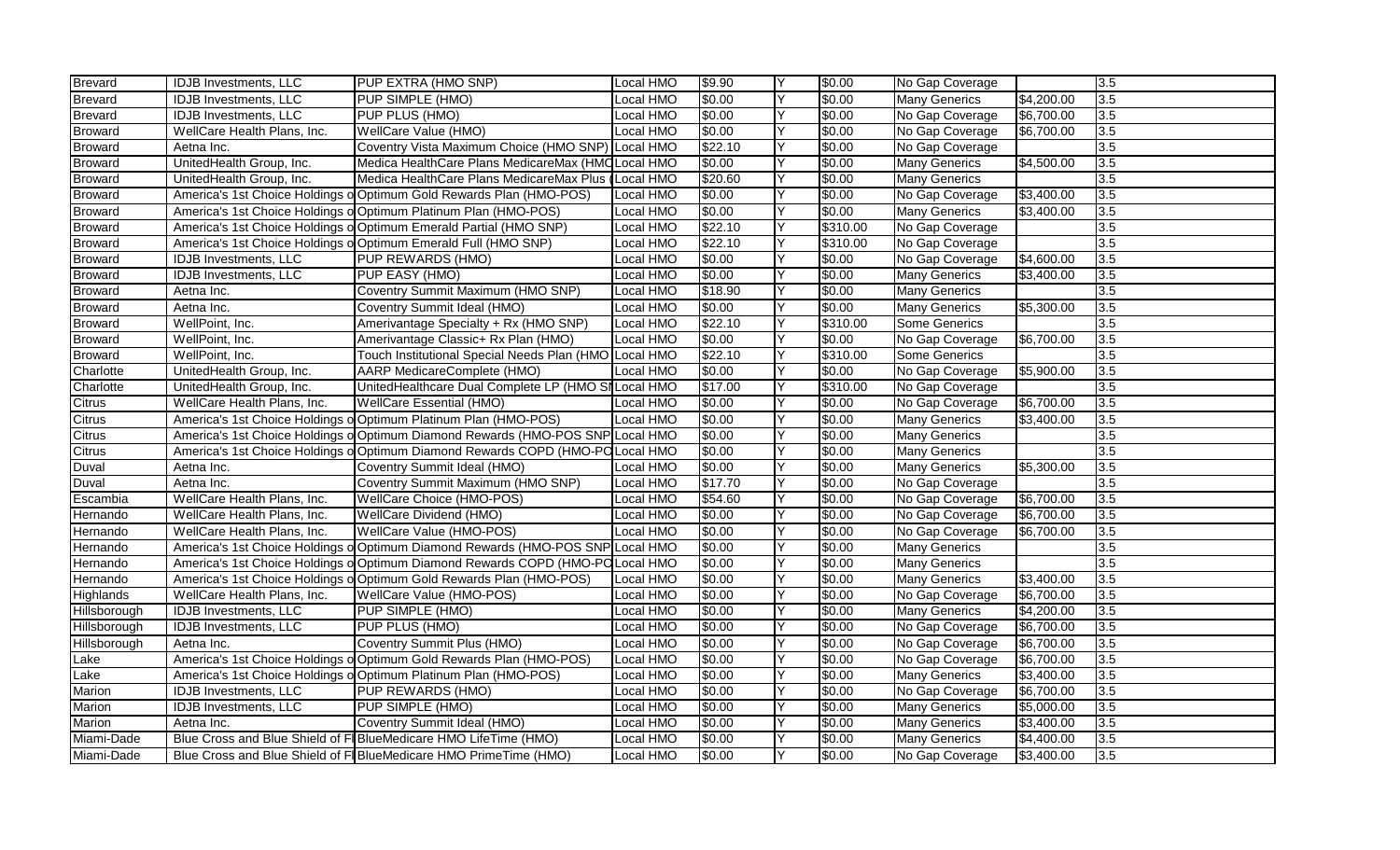| Miami-Dade     | WellCare Health Plans, Inc.                                 | WellCare Dividend (HMO-POS)                                         | Local HMO        | \$0.00  |   | \$0.00   | No Gap Coverage               | \$6,700.00 | 3.5            |
|----------------|-------------------------------------------------------------|---------------------------------------------------------------------|------------------|---------|---|----------|-------------------------------|------------|----------------|
| Miami-Dade     | WellCare Health Plans, Inc.                                 | WellCare Liberty (HMO SNP)                                          | Local HMO        | \$17.80 | Y | \$310.00 | No Gap Coverage               |            | 3.5            |
| Miami-Dade     | WellCare Health Plans, Inc.                                 | WellCare Access (HMO SNP)                                           | Local HMO        | \$12.80 | Y | \$310.00 | No Gap Coverage               |            | 3.5            |
| Miami-Dade     | UnitedHealth Group, Inc.                                    | Medica HealthCare Plans MedicareMax (HMCLocal HMO                   |                  | \$0.00  | Y | \$0.00   | <b>Many Generics</b>          | \$3,000.00 | 3.5            |
| Miami-Dade     | <b>IDJB</b> Investments, LLC                                | PUP PLUS (HMO)                                                      | Local HMO        | \$0.00  | Y | \$0.00   | Many Generics, Som \$3,000.00 |            | 3.5            |
| Miami-Dade     | Aetna Inc.                                                  | Coventry Summit Plus (HMO)                                          | Local HMO        | \$0.00  | Y | \$0.00   | <b>Many Generics</b>          | \$3,400.00 | 3.5            |
| Miami-Dade     | Aetna Inc.                                                  | Coventry Summit Ideal (HMO)                                         | Local HMO        | \$0.00  | Y | \$0.00   | <b>Many Generics</b>          | \$3,000.00 | 3.5            |
| Orange         | WellCare Health Plans, Inc.                                 | <b>WellCare Essential (HMO)</b>                                     | <b>Local HMO</b> | \$0.00  | Y | \$0.00   | No Gap Coverage               | \$6,700.00 | 3.5            |
| Orange         |                                                             | America's 1st Choice Holdings o Optimum Gold Rewards Plan (HMO-POS) | Local HMO        | \$0.00  | Y | \$0.00   | No Gap Coverage               | \$6,700.00 | 3.5            |
| Orange         |                                                             | America's 1st Choice Holdings o Optimum Platinum Plan (HMO-POS)     | Local HMO        | \$0.00  | Y | \$0.00   | <b>Many Generics</b>          | \$3,400.00 | 3.5            |
| Palm Beach     |                                                             | Blue Cross and Blue Shield of FIBlueMedicare HMO LifeTime (HMO)     | Local HMO        | \$0.00  | Υ | \$0.00   | <b>Many Generics</b>          | \$3,900.00 | 3.5            |
| Palm Beach     |                                                             | Blue Cross and Blue Shield of FI BlueMedicare HMO PrimeTime (HMO)   | Local HMO        | \$0.00  | Y | \$0.00   | No Gap Coverage               | \$3,200.00 | 3.5            |
| Palm Beach     | Aetna Inc.                                                  | Coventry Summit Ideal (HMO)                                         | Local HMO        | \$0.00  | Υ | \$0.00   | <b>Many Generics</b>          | \$5,300.00 | 3.5            |
| Palm Beach     | Aetna Inc.                                                  | Coventry Summit Plus (HMO)                                          | Local HMO        | \$0.00  | Y | \$0.00   | No Gap Coverage               | \$6,700.00 | 3.5            |
| Pinellas       | <b>IDJB</b> Investments, LLC                                | PUP SIMPLE (HMO)                                                    | Local HMO        | \$0.00  | Y | \$0.00   | <b>Many Generics</b>          | \$4,200.00 | 3.5            |
| Pinellas       | <b>IDJB</b> Investments, LLC                                | PUP PLUS (HMO)                                                      | Local HMO        | \$0.00  | Y | \$0.00   | No Gap Coverage               | \$6,700.00 | 3.5            |
| Polk           |                                                             | America's 1st Choice Holdings o Optimum Gold Rewards Plan (HMO-POS) | Local HMO        | \$0.00  | Y | \$0.00   | No Gap Coverage               | \$6,700.00 | 3.5            |
| Polk           | <b>IDJB</b> Investments, LLC                                | PUP REWARDS (HMO)                                                   | Local HMO        | \$0.00  | Υ | \$0.00   | No Gap Coverage               | \$4,200.00 | 3.5            |
| Polk           | <b>IDJB</b> Investments, LLC                                | PUP PLUS (HMO)                                                      | Local HMO        | \$0.00  | Y | \$0.00   | No Gap Coverage               | \$6,700.00 | 3.5            |
| Polk           | <b>IDJB</b> Investments, LLC                                | PUP SIMPLE (HMO)                                                    | Local HMO        | \$0.00  | Y | \$0.00   | <b>Many Generics</b>          | \$4,300.00 | 3.5            |
| St. Lucie      | UnitedHealth Group, Inc.                                    | <b>AARP MedicareComplete (HMO)</b>                                  | Local HMO        | \$0.00  | Y | \$0.00   | No Gap Coverage               | \$5,900.00 | 3.5            |
| Volusia        | WellCare Health Plans, Inc.                                 | WellCare Value (HMO)                                                | Local HMO        | \$0.00  | Y | \$0.00   | No Gap Coverage               | \$6,700.00 | 3.5            |
| Alachua        | UnitedHealth Group, Inc.                                    | AARP MedicareComplete Choice Plan 2 (Reg Regional PPO \$0.00        |                  |         | Y | \$0.00   | No Gap Coverage               | \$6,700.00 | 3              |
| Alachua        | UnitedHealth Group, Inc.                                    | AARP MedicareComplete Choice Essential (RRegional PPO \$0.00        |                  |         |   |          |                               | \$6,700.00 | 3              |
| Alachua        | UnitedHealth Group, Inc.                                    | UnitedHealthcare Dual Complete RP (Region Regional PPO \$21.80      |                  |         | Υ | \$310.00 | No Gap Coverage               |            | 3              |
| <b>Brevard</b> | Simply Healthcare Holdings, Inc. Simply Complete (HMO SNP)  |                                                                     | Local HMO        | \$22.10 | Υ | \$310.00 | <b>Many Generics</b>          |            | l3             |
| <b>Brevard</b> | Simply Healthcare Holdings, Inc. Simply Level (HMO SNP)     |                                                                     | Local HMO        | \$0.00  | Y | \$0.00   | Many Generics, Few Brands     |            | 3              |
| Brevard        | Simply Healthcare Holdings, Inc. Simply More (HMO)          |                                                                     | Local HMO        | \$0.00  | Υ | \$0.00   | Some Generics                 | \$3,400.00 | $\sqrt{3}$     |
| <b>Brevard</b> | Simply Healthcare Holdings, Inc. Simply Extra (HMO)         |                                                                     | Local HMO        | \$0.00  | Y | \$0.00   | No Gap Coverage               | \$5,000.00 | 13             |
| <b>Broward</b> | Simply Healthcare Holdings, Inc. Simply Complete (HMO SNP)  |                                                                     | Local HMO        | \$22.10 | Υ | \$310.00 | <b>Many Generics</b>          |            | l3             |
| <b>Broward</b> | Simply Healthcare Holdings, Inc. Simply More (HMO)          |                                                                     | Local HMO        | \$0.00  | Y | \$0.00   | <b>Many Generics</b>          | \$3,400.00 | $\vert$ 3      |
| Broward        | Simply Healthcare Holdings, Inc. Simply Options (HMO-POS)   |                                                                     | Local HMO        | \$0.00  | Y | \$0.00   | <b>Many Generics</b>          | \$3,400.00 | 3              |
| <b>Broward</b> | Simply Healthcare Holdings, Inc. Simply Extra (HMO)         |                                                                     | Local HMO        | \$0.00  | Y | \$0.00   | No Gap Coverage               | \$3,400.00 | 13             |
| <b>Broward</b> | Simply Healthcare Holdings, Inc. Simply Care (HMO SNP)      |                                                                     | Local HMO        | \$22.10 | Y | \$0.00   | <b>Many Generics</b>          |            | 13             |
| <b>Broward</b> | Simply Healthcare Holdings, Inc. Simply Comfort (HMO SNP)   |                                                                     | Local HMO        | \$22.10 | Y | \$0.00   | <b>Many Generics</b>          |            | 3              |
| <b>Broward</b> | Simply Healthcare Holdings, Inc. Simply Level (HMO SNP)     |                                                                     | Local HMO        | \$0.00  | Y | \$0.00   | Many Generics, Few Brands     |            | l3             |
| <b>Broward</b> | Simply Healthcare Holdings, Inc. Simply Clear (HMO SNP)     |                                                                     | Local HMO        | \$0.00  | Υ | \$0.00   | No Gap Coverage               |            | 3              |
| <b>Broward</b> | UnitedHealth Group, Inc.                                    | AARP MedicareComplete Plus (HMO-POS)                                | Local HMO        | \$0.00  | Y | \$0.00   | <b>Few Generics</b>           | \$5,500.00 | $\overline{3}$ |
| Charlotte      | UnitedHealth Group, Inc.                                    | AARP MedicareComplete Choice (PPO)                                  | Local PPO        | \$0.00  | Y | \$0.00   | No Gap Coverage               | \$5,900.00 | 13             |
| Clay           | Simply Healthcare Holdings, Inc. Simply Complete (HMO SNP)  |                                                                     | Local HMO        | \$22.10 | Υ | \$310.00 | <b>Many Generics</b>          |            | Iз             |
| Clay           | Simply Healthcare Holdings, Inc. Simply More (HMO-POS)      |                                                                     | Local HMO        | \$0.00  | Y | \$0.00   | No Gap Coverage               | \$6,700.00 | $\vert$ 3      |
| Clay           | Simply Healthcare Holdings, Inc. Simply Level (HMO-POS SNP) |                                                                     | Local HMO        | \$0.00  | Y | \$0.00   | Many Generics, Few Brands     |            | 3              |
| Hernando       | Simply Healthcare Holdings, Inc. Simply More (HMO)          |                                                                     | Local HMO        | \$0.00  | Υ | \$0.00   | <b>Many Generics</b>          | \$3,400.00 | 13             |